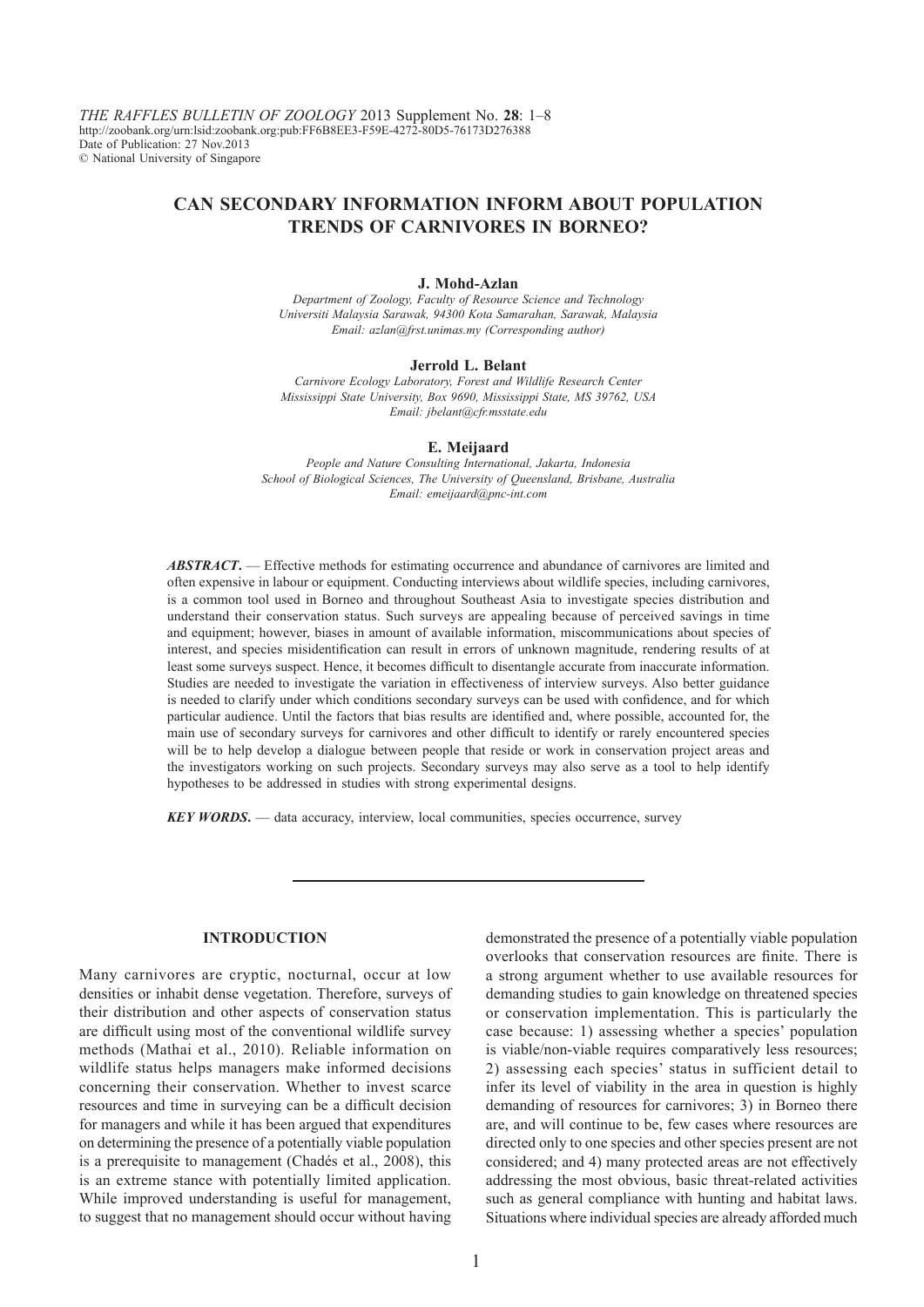priority in resource deployment (e.g., species at high risk of extinction such as the Sumatran rhinoceroses, *Dicerorhinus sumatrensis*) warrant the best available tools for clarifying their status, and investing in resources to guide their conservation management. Therefore, monitoring of wildlife is often inconsistently carried out in most protected areas of Southeast Asia. While there is continued debate over how best to allocate limited resources between interventions (e.g., changing the situation) and surveying (e.g., documenting the situation), there is no doubt that when survey is undertaken, it should use methods best suited to deliver the information needed under the resources available.

The urgency for appropriate survey methods to be used is heightened by high rates of deforestation in Southeast Asia, especially on the island of Borneo (Brook et al., 2003; Bradshaw et al., 2009; Miettinen et al., 2011). A rapid assessment method that produces reliable information on the conservation status of these species would be very useful. In Borneo, secondary information has been used for various research purposes such as understanding a species distribution and population trends (e.g., clouded leopard [*Neofelis nebulosa*; Rabinowitz et al., 1987]; Sumatran rhinoceros [Meijaard, 1996]; bay cat [*Catopuma badia*; Meijaard, 1997]; tiger [*Panthera tigris*; Meijaard, 1999]; ethno-zoology [Mohd-Azlan & Faisal, 2006]; bay cat [Mohd-Azlan & Sanderson, 2007]; wildlife inventory [Mohd-Azlan, 2004]; flat-headed cat [*Prionailurus planiceps*; Wilting et al., 2010]; orangutan [*Pongo pygmaeus*; Meijaard et al., 2011]; flying fox [*Pteropus vampyrus*; Harrison et al., 2011]). In all these, surveyors did not record the species directly (e.g., sighting, camera-trapping) or indirectly (e.g., signs), but on the authority of someone else: usually villagers, hunters, protected area personnel or local government staff. Such methods are desirable because of low operational costs and ease of training. However, just because such methods are desirable, does not mean they are reliable.

A somewhat related issue is that many surveys for particular species or issues use methods which generate information about other poorly-understood species. Increasing in popularity, camera traps provide incidental information of non-target species. Auxiliary information from this method is often uncontested and available (Mohd-Azlan, 2009). The bay cat was once thought extinct in Sarawak, Malaysia, before being photographed in the state (Dinets, 2003). Such incidental records have been used to investigate the distribution and ecology of secretive species in this region (e.g., Grassman et al., 2002; Rompaey & Mohd-Azlan, 2004; Meijaard et al., 2005; Baird, 2006; Duckworth et al., 2006; Mohd-Azlan & Davison, 2006; Wilting et al., 2010). Such collations offer a valuable source of information for these species, but by definition, arise through post-hoc opportunities. These records on their own do not provide sufficient information to meet the needs of conservation management of such species. Moreover, direct observation methods, including camera-trapping, are expensive and time-consuming as compared to secondary observations, and have their own challenges regarding accurate species identification (e.g., Meijaard et al., 2006). The rest of this contribution discusses the use of secondary information (a form of indirect information) in the conservation survey and monitoring of Borneo's carnivores. Such information may be incidental (e.g., revealed during discussion with village collaborators during a camera-trap survey) or the primary method of the survey itself. The focus of this paper is to demonstrate its potential use as the primary method and discuss some of the limitations involved.

### **BENEFITS OF SECONDARY INFORMATION**

The major reasons for use of secondary information in carnivore surveys are the perceived time and cost savings, and to provide a direct forum to discuss conservation issues with local people. For example, to obtain information on threats such as hunting or to understand the local perception about certain species.

Gathering respondents' information can be completed rapidly; generally requiring only 3–4 days per community (village, operations camp or other group of people) to obtain the information; and if 6–8 communities are visited, may require only 3–4 weeks. No other survey method is reasonably expected to profile the carnivore community of an area of Borneo, typically of tens to hundreds of square kilometers, in such a short period. Therefore, it is important to consider if interviews can be used to effectively survey carnivore communities, and if not, what their limitations are.

Interview surveys are generally less expensive than primary field research because no costly equipment is needed, and information can be gathered from people who have collective knowledge about relatively large and sometimes remote areas in which they work. For example, a large survey in interior Borneo, involving nearly 7,000 interviews in 687 villages, reported a total cost of US\$221,000 (including all salaries, fees, travel, and equipment), yielding reported orang-utan presence and relative encounter estimates from a total area of 101,107 km2 (Meijaard et al., 2011).

Perhaps the most compelling reason for their use is that interviews require the genuine participation of local people. Most conservation initiatives in Southeast Asia depend crucially on local community involvement (Rautner et al., 2005). Conducting interviews with local people on wildlife and showing respect for their knowledge create good entry points for conservationists to build awareness and support for local conservation efforts.

#### **LIMITATIONS OF SECONDARY INFORMATION**

There are also several disadvantages of using secondary information for research. For example, secondary data are at high risk of error because a host of factors lead some interviewees to deliberately or unintentionally provide incorrect information (e.g., social desirability bias; Fisher, 1993). As one of the many factors, some respondents' views may reflect the situation from several years ago. While this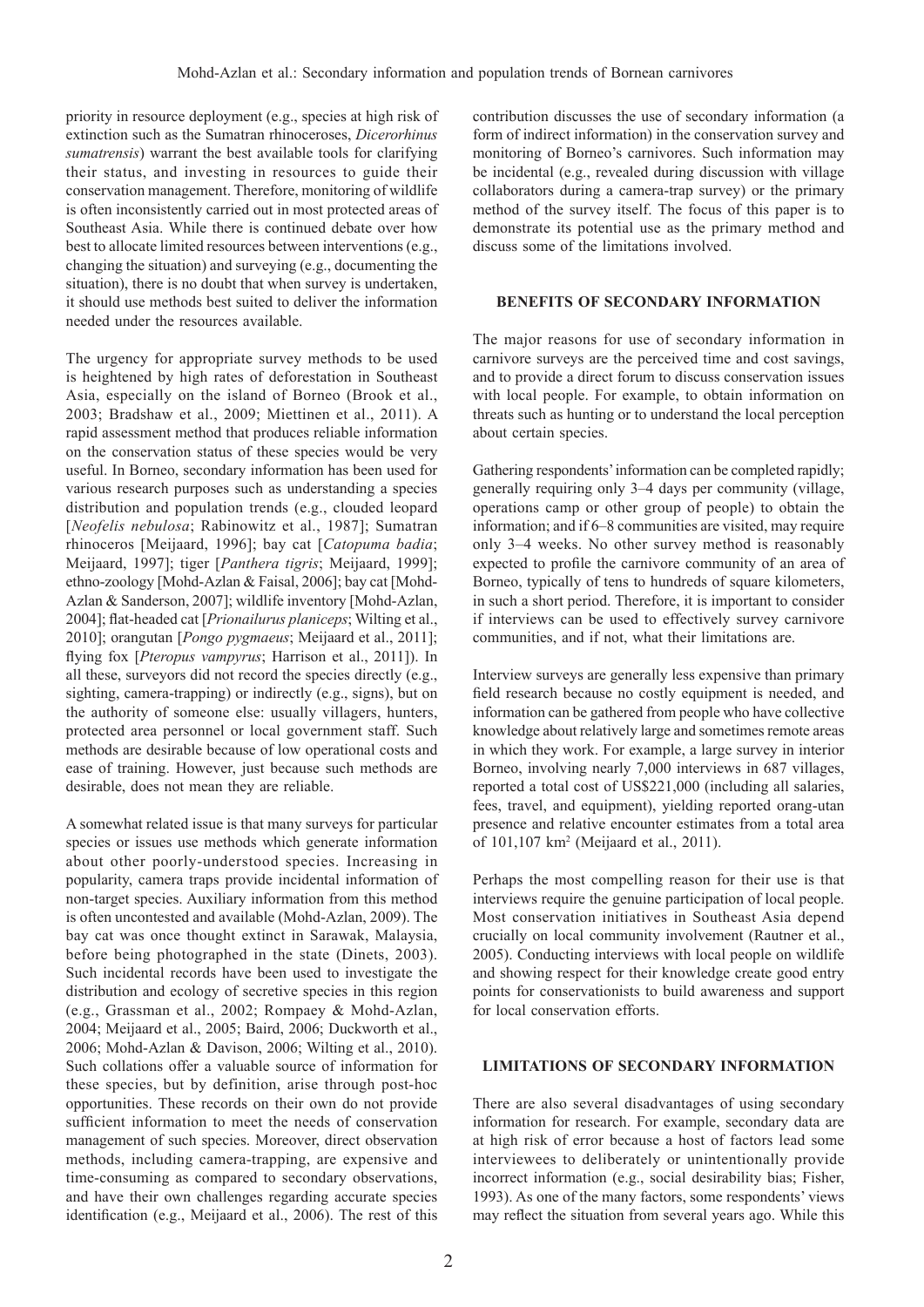is valuable information for identifying temporal trends, if not distinguished it can lead to an inappropriate assessment of species (e.g., their distribution, abundance, human use of the species, threats, and trading price). Another potential disadvantage is that secondary information on the species in question may not be sufficiently available (in extreme cases, not at all) to allow meaningful conclusions to be drawn (for example, where a species occurs only or predominantly in areas not visited by people). However, in these situations limited data may be useful for developing questions about species distributions that can refine future surveys using secondary information or other techniques.

Sources of error can be categorised into errors in information content (e.g., when the interviewee misinforms the interviewer deliberately or inadvertently) and errors in communication (e.g., when the information communicated by the interviewee is misunderstood by the interviewer, or the interviewer's question is misunderstood by the interviewee). Errors of recorded identification can arise either through the respondent not being able to distinguish species in question from one another or that interviewers misinterpret the respondents or the information provided by respondents. Errors in information content include incorrect identification at the taxonomic level under discussion, and forgetfulness by the interviewees' regarding where or when sightings took place and their frequency.

Errors in information content include different forms of social desirability bias. This is a systematic error caused by respondents providing dishonest answers to project a favourable image of themselves relative to prevailing social norms (Fisher, 1993). Social desirability could involve suppression of information for fear that external perception of an area's wildlife value will lead to enhanced protection measures, exaggeration of an area's wildlife value to please the interviewer or ill-considered, rapid responses to bring an interview to a close as soon as possible. In Borneo, people generally are willing to talk about species they frequently hunt, such as bearded pig (*Sus barbatus*) and sambar deer (*Rusa unicolor*) but most people are less interested discussing obscure or less frequently encountered animals (Mohd-Azlan, pers. obs.). These people also may be concerned that providing correct, precise, information to 'officials' may in some unforeseen circumstances lead to future problems. A social desirability bias could be especially common when questions are asked about sensitive topics, like illegal hunting. Survey techniques, such as randomised response techniques (St. John et al., 2010), exist that reduce such social desirability biases. Anonymous self-completion of questionnaires have also been shown to reduce social desirability bias in some contexts (Groves et al., 2004), but does not necessarily circumvent the problem of erroneous species identification.

Additional errors in communication include the failure for the interviewer and interviewee to limit the topic of discussion to a specific time and place, so that information from a wider area or a longer time period is used in the answer. Also, failure to ensure that the interviewer and interviewee are talking about the same taxonomic unit may occur, as well as failure of the interviewer to record all information provided, or to record it incorrectly, when a discussion becomes enthusiastic. Individuals who have filmed lengthy interviews and watched the results while reviewing notes taken at the same time have noted that errors or omissions occur, sometimes leading to shifts in the main conclusions as a result (e.g., Robichaud et al., 2010). Related to these temporal biases is the difficulty for respondent's data to accurately estimate change in abundance of a species over time. Although these trends are commonly reported as valid (Skalski et al., 2011; Ward-Paige et al., 2011), there are few studies where accuracy of abundance or trend data based on human perception were assessed.

Errors in communication can be reduced substantially by use of appropriate personnel as interviewers, but errors in information content are far more difficult to reconcile. The latter include errors and associated biases of species identification, which are common in surveys among diverse wildlife taxa (Graham et al., 2004; Belant et al., 2006; Lozier et al., 2009). For example, only 4,885 out of 6,973 (70.1%) interviewees living alongside orangutans could reliably identify that species, as well as the vaguely similar looking red langur (*Presbytis rubicunda*) and gibbon (*Hylobates* spp.; Meijaard et al., 2011). Presumably, species identification accuracy would be considerably lower in smaller, nocturnal, and more elusive species. For example, the carnivore community in Borneo is rich and possibilities for confusion in identifying species seem likely. The sun bear (*Helarctos malayanus*) is the only bear species on Borneo and, provided care is taken in selecting interviewers and interviewees, is unlikely to be confused with any other species, although binturongs (*Arctictis binturong*) or even Sunda stink-badger (*Mydaus javanensis*) could be mistakenly identified. Every other Bornean carnivore species is, however, somewhat similar in form and coloration to at least one other Bornean carnivore. Hence there is potential for confusion during discussion at the species level. With some groups, notably otters (Lutrinae), but also mongooses (Herpestidae), it seems implausible that credible species-level secondary information could be collected except in exceptional circumstances, given the difficulties experienced surveyors have in identifying species from either skins in museum collections or actual field sightings.

Many studies of identification error have used primary survey techniques (e.g., Fitzpatrick et al., 2009; McClintock et al., 2010; Balestrieri et al., 2011); however, the principles and effects of errors on resulting data interpretation are just as applicable to secondary surveys. Additionally, although many surveys emphasise false positives, the effects of false negatives can be equally important (Hanson, 2011), especially for rare species (Balestrieri et al., 2011), when considering the limited available resources for additional surveys or conservation efforts. Some species identification errors can also be reduced by broadening the discussion taxon to include aggregates of species. For example, it may not be necessary to gather information separately for each of the four otter species potentially occurring in Borneo at any site. However, if the four otter species are aggregated as a single discussion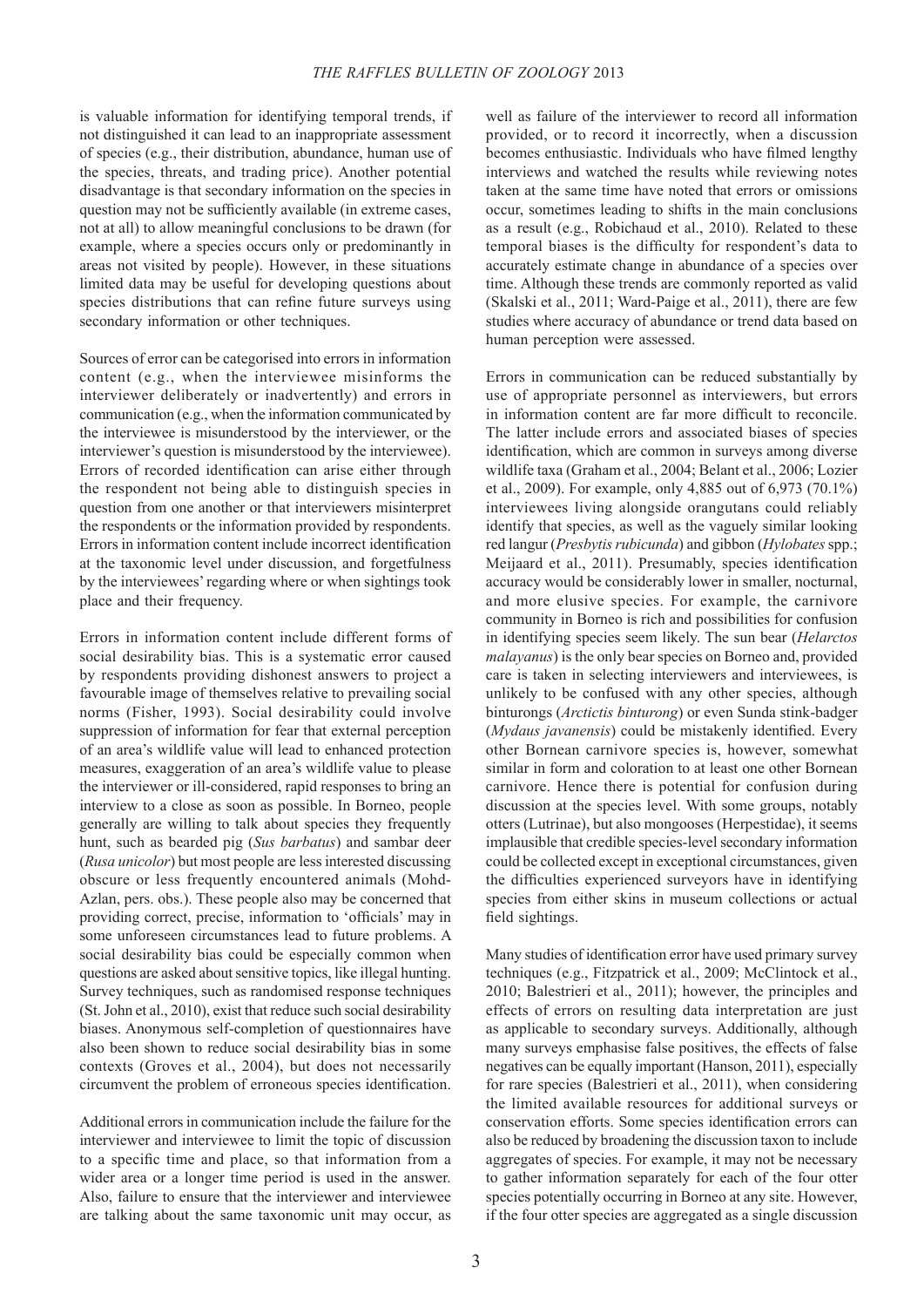taxon, it is likely that reliable information can be gathered provided precautions are followed in use of the technique.

Interview surveys involve people and knowledge, interest, ability, and skill of both interviewee and interviewer can introduce bias. Some potential interviewees are likely wholly unsuitable, and nearly all potential interviewees have weaknesses of information in some areas. Thus, the suitability of the interviewees and stakeholders should be assessed based on the objective of the study. Preliminary tests can help identify appropriate interviewees (e.g., based on job, use of forest resources, gender etc.) in the community and also build trust by spending more time with respondents. Unless a method is used to randomly select interviewees and objectively test their reliability (e.g., Meijaard et al., 2011), a good interviewer needs to be able to select suitable interviewees and determine where there might be weaknesses in information received.

Some potential interviewers will never be able to gather reliable information, because interpersonal skills vary among people. However, training and experience can improve an interviewer's abilities. Although interviewing may seem a short-cut method, the skills required are more demanding than for primary survey methods. The surveyors have to understand not only the animals and habitats under investigation, but also the perceptions and thought processes of the people they are interviewing. This requirement alone is rarely understood, judging by the many wildlife status reports containing obvious errors based on surveyor's recording of their perceptions of local information. An extreme example was a report seen by EM, which included the dugong (*Dugong dugong*), a marine mammal, in a species list based on interview surveys in a central Borneo highland area, without the report questioning its listing. Therefore training of interviewers should be organised in a planned and coordinated effort before each census is carried out (Fowler & Mangione, 1990).

Finally we note that despite various forms of bias in interviewbased studies, local reports of species presence which are not recorded by any other method may not be in error. It is in fact very difficult to prove that a species claimed to be present is not (Sanderson & Trolle, 2005; Mohd-Azlan, 2009). Therefore, common-sense approaches are needed such as the inherent implausibility of any particular claim. This can be difficult to implement in areas with fauna as little known as Borneo's; surprising results are not necessarily errors.

#### **WHERE INTERVIEWS MAY BE SUITABLE**

Wherever possible, direct methods that provide verifiable information should be used. Often these are too expensive. The use of interviews is therefore attempting to obtain credible information in situations where the alternative is no information. Well-gathered interview information cautiously interpreted is superior to no information. In one class of information, however, interviews may be the only available method: assessing recent trends in conservation status (e.g.,

population and distribution). In such cases, the surveyor has no opportunity to assess past populations directly, and archived information from the recent past is rare or nonexistent in most areas (e.g., Turvey et al., 2010). Therefore, collating the recollection of interviewees may offer the only information on past status other than prediction and assumption, which are themselves based on unverifiable assumptions. In such situations, information on recent population trends and distribution of rare species can be very useful to inform and guide conservation interventions. This highlights the importance of developing credible methods for conducting interviews and collecting secondary information.

Although interview surveys can potentially be used in understanding population trends, there are few verified examples of their efficacy. One example of the inaccuracy of interview surveys for understanding population trends is for American martens (*Martes americana*) and fishers (*M. pennant*), two mustelid species occurring in Michigan, USA. The American marten is legally trapped for its fur during December each year and following each harvest, each trapper completes a survey form which includes whether the trapper believes the marten population is increasing, stable, decreasing, or unknown (Frawley, 2003, 2008). From surveys completed during 2000 and 2007, 80% of trappers in both years believed the marten population were stable or increasing; with 41% and 43% stating the population was increasing, respectively. In contrast, formal population estimates of this same population indicated the population had declined by 33% from 2000–2007 (Skalski et al., 2011). Although less complete, a more extreme example exists for fishers. Fishers in Michigan, USA, are trapped during the same harvest season as martens. The fisher population between 2000–2007 has apparently declined about 75% (J. J. Millspaugh et al., unpublished data), yet in 2007, 18% of trappers believed the population was increasing and 47% thought the population was stable. Only 25% of trappers believed the fisher population was in decline, this during an almost unprecedented population crash. In this case, the effectiveness of interviewees in estimating trends of carnivore species abundance appears limited. Few, if any of the individuals surveyed in Michigan depend on hunting or trapping as a primary means of income or survival. However, the area of Michigan where marten and fisher trapping occurs is heavily forested with low human population density. People in this area rely heavily on natural-resource based industries (e.g., logging) for their livelihood, and hunting and trapping are important recreational activities. We note that in the Michigan example, American trappers might have had vested interest in under-reporting population declines, which might not necessarily be different with people interviewed about Bornean carnivores, who could introduce their own personal bias towards particular species trend.

### **VERIFICATION OF SECONDARY INFORMATION**

Conservation management would be better served by moving the debate about interview-based surveying from "is it a good method or isn't it?" to "under what circumstances is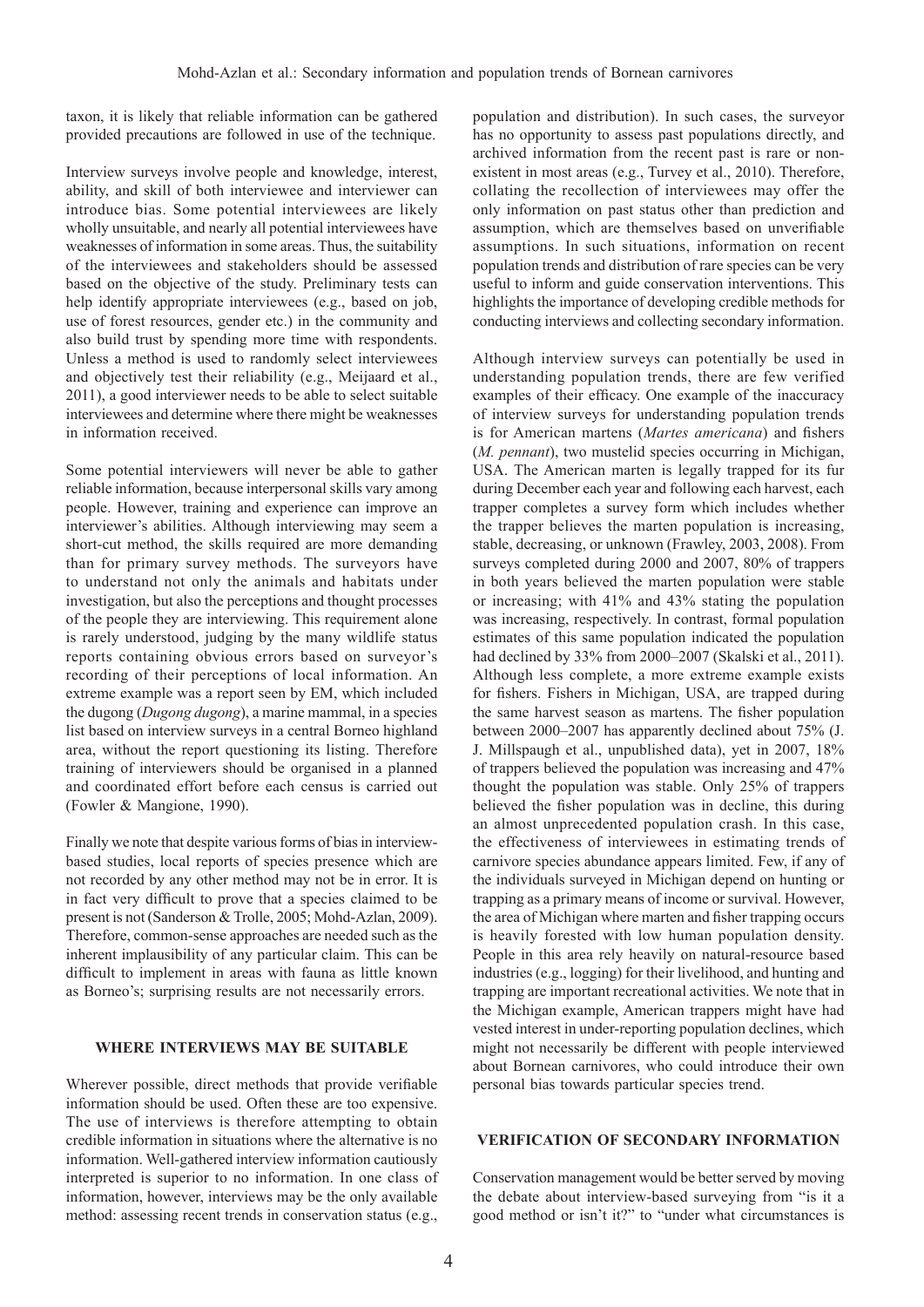it potentially a method of choice and how can its potential biases be minimised?" As a general guideline, interview surveys involving hunted animals are probably best in areas where legal restraints on hunting are low, where hunters do not see possibilities that the information they convey may curtail their hunting freedom, and in areas where one or two people gather the data and are resident over a long period of time (J. W. Duckworth, pers. comm.). More broadly, interview results will be at high risk of error if the interviewers are not fluent in the local language and customs of the interviewees. At every possible opportunity, interviewers should observe pets, remains of dead animals, and photographs held by the interviewees to help reduce uncertainties over identification. Additionally, information can be verified through having more than one stakeholder confirming the same information.

 Various secondary information sources are available to the surveyor, including: 1) information gained from wildlife authorities such as hunting licences issued, reports of animals killed as pest, and reports of confiscated live and dead animals. Increasingly, these include photographic documentation with locations verified to the extent possible; 2) information gained from local hunters and villagers who enter forests for any reason about hunted animals and species observed during other activities in the habitat of interest; 3) information gathered from local bush meat traders on the origin of animals obtained (which is often difficult to establish and, when apparently established, difficult to check), how the animals were hunted (techniques; reported information can often be verified with marks on the animals themselves). market price of the animals, animal parts that are consumed and for what purpose (food, ornamental, medicine, etc.); and 4) information gathered from protected area staff who are not themselves experienced wildlife surveyors. A major challenge here relates to validation of spatial information and ensuring the interviewees separate their perceptions of spatial heterogeneity that may be biased due to factors such as unequal staff presence in different parts of the protected area with genuine patchiness in species distribution.

# **FUTURE DIRECTIONS: THE NEED FOR VALIDATION**

For secondary information to be a credible form of data, more studies are required on its reliability and limitations. Being widely used does not provide evidence that it is effective. For many years, an expensive pugmark census was undertaken in India to monitor tigers. It took many years of vocal denouncement by those who questioned its reliability, and the loss of entire tiger populations from some key protected areas, to force a general acceptance that it produces no information of value to wildlife management (Karanth et al., 2003).

The single most astonishing aspect of interview studies (not just those specific to Bornean carnivores) is the scarcity of studies assessing the reliability of data gathered (but see Meijaard et al., 2011). Discounting aspects of truthfulness, which requires cautious interpretation and in some cases

may be insuperable, the method has widespread inherent weaknesses based upon usually untested assumptions. Examples of untested survey assumptions include: 1) the interviewee divides the natural world into named forms broadly congruent with biologists' classifications; 2) the interviewee can recognise such named forms from photographs or other illustrations or local names; and 3) the interviewee will keep a running total in their minds of local status of each such named form.

The appropriateness of these assumptions is, mostly, not difficult to explore. People representative of the interviewees should be routinely investigated (as individuals) to establish how they classify wildlife. This can be done by providing dozens of exhibits (photographs, preserved parts, and soundrecordings of animals; plaster casts of tracks; photographs of faeces; and other signs) and asking them to group the exhibits into 'species' and provide the name(s) that they use for each group. Exhibits should realistically reflect field encounters. For example, photographs should include some animals partly obscured, poorly lit, and/or blurred. Moreover, species almost certain not to be present but broadly similar in appearance should be included among the exhibits (for Bornean carnivores, candidate species would include non-Bornean congeners of Bornean species). Because local people are unlikely to be aware of morphological variation within and between similar-looking species, care must be taken to find out whether interviewees note something unusual about the appearance of non-Bornean congeners compared to animals they encounter locally. No pattern should be apparent to the interviewee in terms of numbers or types of exhibits per species. Their number and proportion among forms should vary considerably, otherwise decisions on assignment to type may be made based not on characters discerned in the exhibit. Such investigations of classification and nomenclature should be replicated for each survey area using different people in a village, different villages within an ethnic group, and different ethnic groups within the area. Care is needed in extrapolating results from any particular area and field of enquiry into different situations. The experience of such investigations should help indicate potential risks in assessments revealing low-risk lines of enquiry and give improved context for interpretation of future interviews with people represented by the pilot interviewees. This level of effort to assess interviewees' reliability to identify species would be analogous to training them to be para-taxanomists or ethno-zoologists. Subsequent discussions would be more comparable to research coordinators compiling data from local survey specialists. This level of investigation negates the initial appeal of interviews but may ultimately be necessary, particularly for species difficult to identify and rarely encountered.

We are unaware of any study verifying the efficacy and accuracy of interviews for carnivores in Southeast Asia using this approach. Based on unstructured interview surveys in northern Southeast Asia, it is difficult to believe that smaller Bornean carnivores would be surveyable with much confidence in the results except for a few species like Malay weasel (*Mustela nudipes*; visually very distinctive)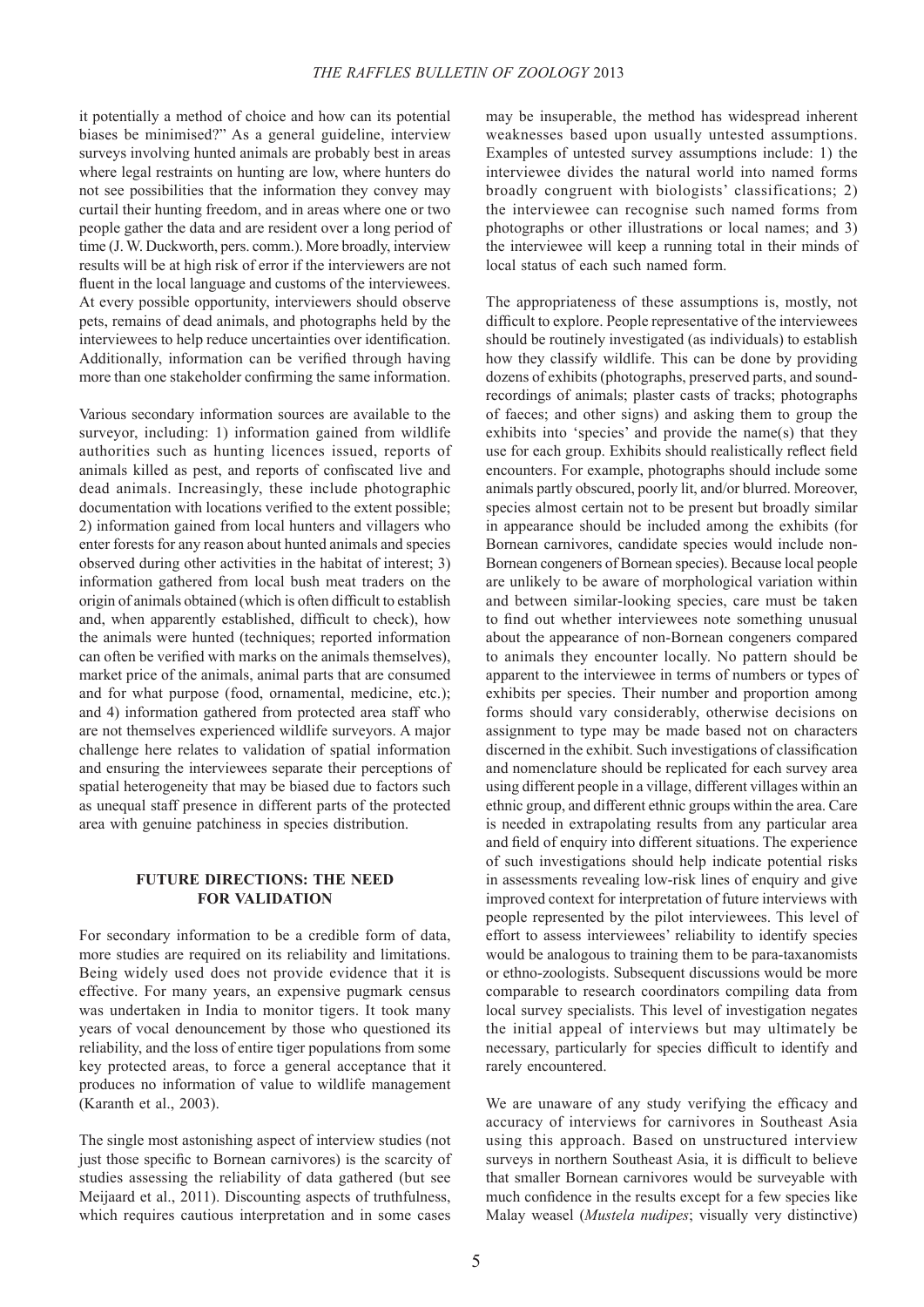and small-toothed palm civet (*Arctogalidia trivirgata*; vocally very distinctive).

In Indo-China region, the consistency of use of local names between ethnic groups (who may be from entirely different language groups) is, as would be expected, low. More surprising is that the same name in the same language may be used by even adjacent villages of the same ethnic group for different species, even when both species are present in both areas (J. W. Duckworth, pers. comm.). Testing for consistency to indicate name and picture assignment is therefore useful. The sun bear is an obvious species where communication may be possible without inadvertent confusing the biological species involved. This leads to a very important recommendation during actual interviews (as opposed to pilot surveys), which should be a general requirement for reducing assumptions. Rather than the interviewer asking the interviewee whether 'Species  $X$ ', as defined by a picture or a name, occurs, it is better to ask the interviewee to describe, within the general 'carnivore' animal, how many forms occur, the appearance and habits of each, and the local name of each. The interviewee can then make the associations, based on information provided, as to the plausible biological identity (identities) of each form, and the confidence of each linkage. Studies on timber trees in Indonesia have shown too low consistency in the use of locallanguage names for species to make a dictionary-approach to interview surveying acceptable (Wilkie & Saridan, 1999).

Verbal information should be supplemented wherever possible with viewing of exhibits within the village, such as hunters' trophies, captives, and photographs in more affluent areas, which are indicated by the interviewee to be examples of the type under discussion. Pictures or other exhibits should only be shown by the interviewer after the interviewee has exhausted their own store of knowledge. Once exhibits are shown, it becomes impossible to separate what information presented by the interviewee is drawn from his/her own experience and what consciously or subconsciously comes from the image. In many cases the interviewer showing carnivore pictures will add little or no accuracy or validity to the results of the interview, despite the superficial appearance of credibility (because it is easy for someone to point at a picture and say this lives here). The level of subconscious assumption among interview-based surveys is shown by the abundance of reports of interview surveys which state that local people reported, e.g., yellow-throated marten, (*Martes flavigula*) or sunda stink-badger. Often, it is impossible that they can have reported yellow-throated marten or Sunda stink-badger, as they do not speak English, and these names do not exist in their own language. Pointing at a picture in Payne et al. (1985) and saying 'this one lives here' may be what they did and the linkage that the species is present is made by the interviewer based on the assumptions given above. Similarly, an interviewer that correctly listens to village accounts of each species and makes the identification based on characters given, is misrepresenting the information received to say that, e.g., yellow-throated marten was reported: the informants reported an animal which the interviewer identified as yellow-throated marten.

Local people's classification of species may not be particularly congruent with western scientific classification systems (e.g., it may not have as fine a resolution or a species may have multiple names). Similarly, interviewers need to avoid the tendency to "correct" the corpus of information from any given interview. The weakness of typical interviews that present a long list of species, with usually only elementary discussion about each, often based around a picture book, is well shown by their use in Lao PDR; a country which until recently had no mammal (or bird) books comprehensive of species and limited to those in the country. Thus, interviewers tended to use those from adjacent Thailand (Lekagul & McNeely, 1977; Lekagul & Round, 1991, respectively). This was revealing because many interviewers knew too little about wildlife to realise that a whole suite of Sundaic animals found in southern Thailand do not occur in Lao PDR (perhaps the only one newly found in recent decades to do so, the striped rabbit genus *Nesolagus*, merited a paper in *Nature* [Surridge et al., 1999], because of the magnitude of the surprise). These animals were then erroneously included by the surveyors in the list of species reliably reported by local people. The listing of such species in the reports demonstrates that the body of species-based information in these reports is questionable. If more informed surveyors eliminate obvious errors, leaving a list that comprise only plausible species, this denies the reader the opportunity to appreciate the weaknesses of the method. Indeed, a list comprising only species reasonably likely to be in the survey area gives tacit support to the reliability of the technique. In essence, the raw results have been in such cases filtered by the surveyors' perceptions. Where local statements fit expectations, they are included; where they do not, they are ignored. It would be more appropriate (and probably more useful) simply to generate predictive lists of species present based on habitat, geographical location and human factors. Borneo had the first modern field guide to mammals in any part of Southeast Asia (Payne et al., 1985), and it remains an excellent identification guide. A negative side-effect is that because it contains only species living in Borneo, its use during interviews cannot alert surveyors to the difficulties of picture-based interviews. Uncritical exponents of the method should attempt some interviews using a book such as Francis's (2008) field guide to the mammals of mainland Southeast Asia and consider the results of these interviews based on the 'recognition' of images presented. A focus on tracing specific encounters, preferably first-hand (e.g., by the interviewee) and deriving dates, locations, and most importantly, style of contact (field sighting, trapped animal, sign observation, etc.) can reduce the tendency of interviewers to generalise based on few encounters or second-hand knowledge. The process of recalling detail often leads to early statements in an interview being changed.

## **CONCLUSIONS**

Interviews about wildlife species presence, often including carnivores, are a common tool undertaken in Borneo, as with elsewhere in Southeast Asia, to understand their local conservation status. It has obvious conservation benefits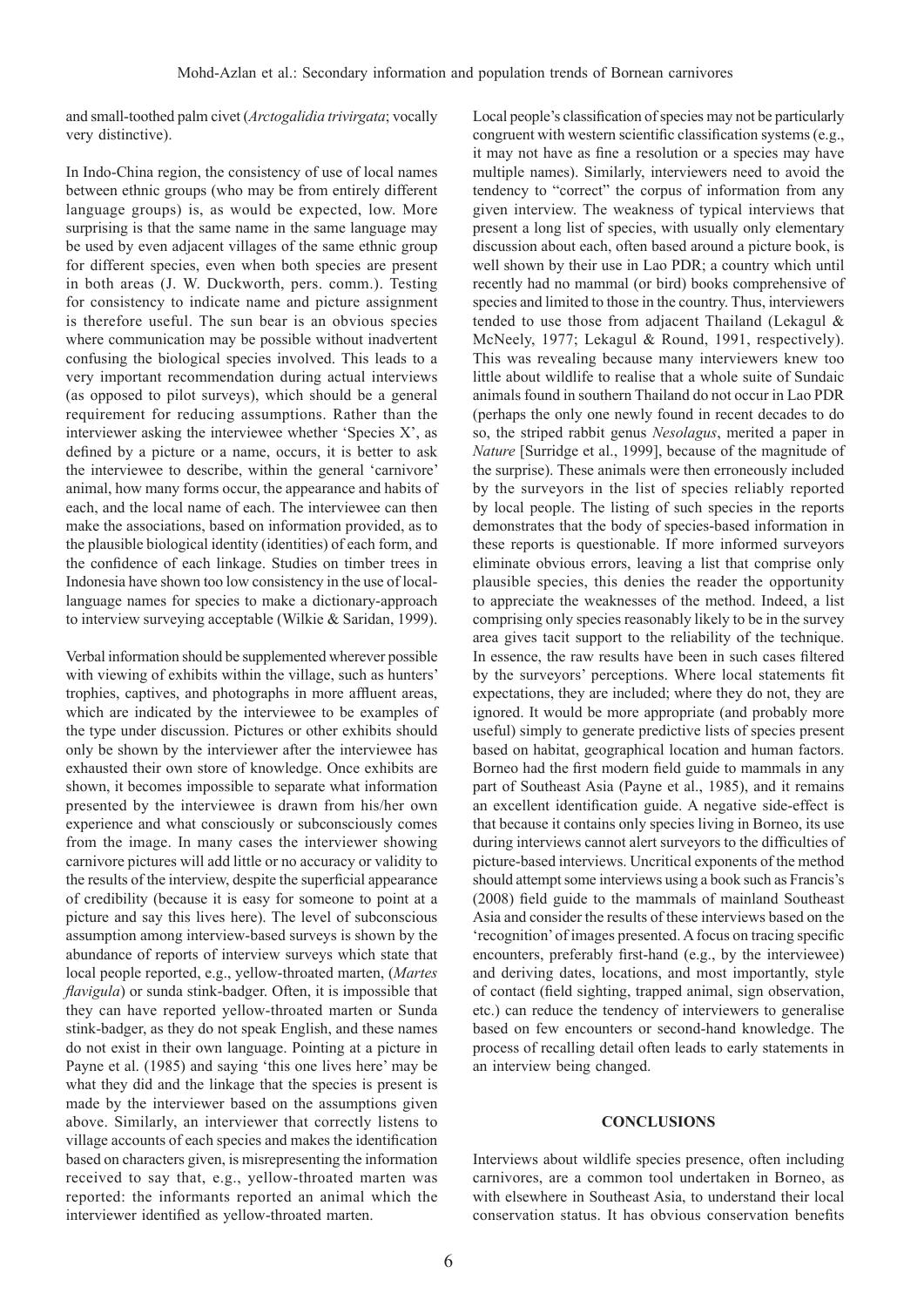when the interviewees comprise groups of people likely to be important stakeholders in a project's conservation interventions (e.g., villagers or protected area staff). Moreover, it is seen by many as a quick and inexpensive method to gain this information, with the implication that such information is reliable enough to be useful. However, unlike a typical scientifically credible method, it remains poorly tested (in Borneo as elsewhere in Southeast Asia and the world) whether as typically used it has sufficiently low margins of error to be useful. Such testing needs to be undertaken as a matter of urgency. These results would likely demonstrate that it has limitations largely unrecognised or at least ignored by most of its proponents. Equally important, it would give valuable insight into how to employ the method to minimise the generation of unreliable information. Many people do not consider the possibility that some information is likely to be erroneous, and those that do but still wish to use such information are forced to filter it through common sense (e.g., it seems implausible that anyone who does not regularly handle live or dead otters could reliably identify otters to species in Borneo) and opportunistic experience (e.g., a hunter associating a dead animal in their possession with a picture in a book of a given species). This is astonishing considering the resources in aggregate used for interview surveys across Southeast Asia. Until credible testing of the reliability of such surveys is undertaken, the utility of the method must remain in question. Any individual programme of testing cannot be considered representative of all situations in which interviews may be used, and therefore many subsequent surveys will likely need to conduct a preliminary study to refine the topics of interest to minimise error. This does not mean that most information generated from interviews will be false; only that some may be and there is no obvious way to separate the accurate information.

#### **ACKNOWLEDGEMENTS**

This manuscript was developed from an invited presentation at the 1st Borneo Carnivore Symposium: Road Towards Conservation Action Plans held in Kota Kinabalu, Sabah, Malaysia, 18–24 Jun.2011. We thank Mr. Beau Austin for his comments on the earlier draft of this manuscript. We thank J. W. Duckworth for his thoughtful insights and the reviewers for constructive comments which improved this manuscript. We also thank Sarawak Forestry Department, Universiti Malaysia Sarawak (990/2013[31] & FRGS/1/2013/ STWN10/UNIMAS/02/2) and Mississippi State University for their support while writing this manuscript.

#### **LITERATURE CITED**

- Baird, I. G., 2006. Conducting rapid biology-based assessments using local ecological knowledge. *Natural History Bulletin of the Siam Society*, **54**: 167–175.
- Balestrieri, A., L. Remonti & C. Prigioni, 2011. Detectability of the Eurasian otter by standard surveys: An approach using marking intensity to estimate false negative rates. *Naturwissenschaften*, **98**: 23–31.
- Belant, J. L., S. E. Yancho & K. S. Struthers, 2006. Does the cougar inhabit Sleeping Bear Dunes National Lakeshore? *Natural Areas Journal*, **26**: 370–375.
- Bradshaw, C. J. A., N. S. Sodhi & B. W. Brook, 2009. Tropical turmoil: A biodiversity tragedy in progress. *Frontiers in Ecology and the Environment*, **7**: 79–87.
- Brook, B. W., N. S. Sodhi & P. K. L. Ng, 2003. Catastrophic extinctions follow deforestation in Singapore. *Nature*, **424**: 420–423.
- Chadés, I., E. McDonald-Madden, M. A. McCarthy, B. Wintle, M. Linkie, & H. P. Possingham, 2008. When to stop managing or surveying cryptic threatened species. *Proceedings of the National Academy of Sciences*, **105**: 13936–13940.
- Dinets, V., 2003. First photo of a bay cat in the wild? *Cat News*, **38**: 14.
- Duckworth, J. W., B. P. Y-H. Lee, E. Meijaard & S. Meiri, 2006. The Malay weasel *Mustela nudipes*: Distribution, natural history and a global conservation status review. *Small Carnivore Conservation*, **34/35**: 2–21.
- Fisher, R. J., 1993. Social desirability bias and the validity of indirect questioning. *Journal of Consumer Research*, **20**: 303–315.
- Fitzpatrick, M. C., E. L. Preisser, A. M. Ellison & J. S. Elkinton, 2009. Observer bias and the detection of low-density populations. *Ecological Applications*, **19**: 1673–1679.
- Fowler, F. J. & T. W. Mangione, 1990. *Standardized Survey Interviewing; Minimizing Interviewer-Related Error.* Sage Publishing, Newbury Park, USA. 151 pp.
- Francis, C. M. 2008. *A Field Guide to the Mammals of South-East Asia*. New Holland Publishers, London, UK. 392 pp.
- Frawley, B. J., 2003. 2002 marten and fisher harvest survey. *Michigan Department of Natural Resources Wildlife Division Report 3396*. East Lansing, Michigan, USA. Pp. 1–4.
- Frawley, B. J., 2008. 2007 marten and fisher harvest survey. *Michigan Department of Natural Resources Wildlife Division Report 3491*. East Lansing, Michigan, USA. Pp. 1–12.
- Graham, C. H., S. Ferrier, F. Huettman, C. Moritz & A. T. Peterson, 2004. New developments in museum-based informatics and applications in biodiversity analysis. *Trends in Ecology and Evolution*, **19**: 497–503.
- Grassman, L. I., K. Kreetiyutanont & M. E. Tewes, 2002. The backstriped weasel *Mustela strigidorsa* Gray, 1853 in northeastern Thailand. *Small Carnivore Conservation*, **26**: 2.
- Groves, R. M., F. J. Fowler, M. P. Couper, J. M. Lapkowski, E. Singer & R. Tourangeau, 2004. *Survey Methodology*. Wiley, New York. 269 pp.
- Hanson, N., 2011. Using biological data from field studies with multiple reference sites as a basis for environmental management: The risks for false positives and false negatives. *Journal of Environmental Management*, **92**: 610–619.
- Harrison, M. E., S. M. Cheyne, F. Darma, D. A. Ribowo, S. H. Limin, M.  $&$  J. Struebig, 2011. Hunting of flying foxes and perception of disease risk in Indonesian Borneo. *Biological Conservation*, **144**: 2441–2449.
- Karanth, K. U., J. D. Nichols, J. Seidensticker, E. Dinerstein, J. L. D. Smith, C. McDougal, A. J. T. Johnsingh, R. S. Chundawath & V. Thapar, 2003. Science deficiency in conservation practice: The monitoring of tiger populations in India. *Animal Conservation*, **6**: 141–146.
- Lekagul, B. & J. A. McNeely, 1977. *Mammals of Thailand*. Kurusapha Ladprao Press, Bangkok. 758 pp.